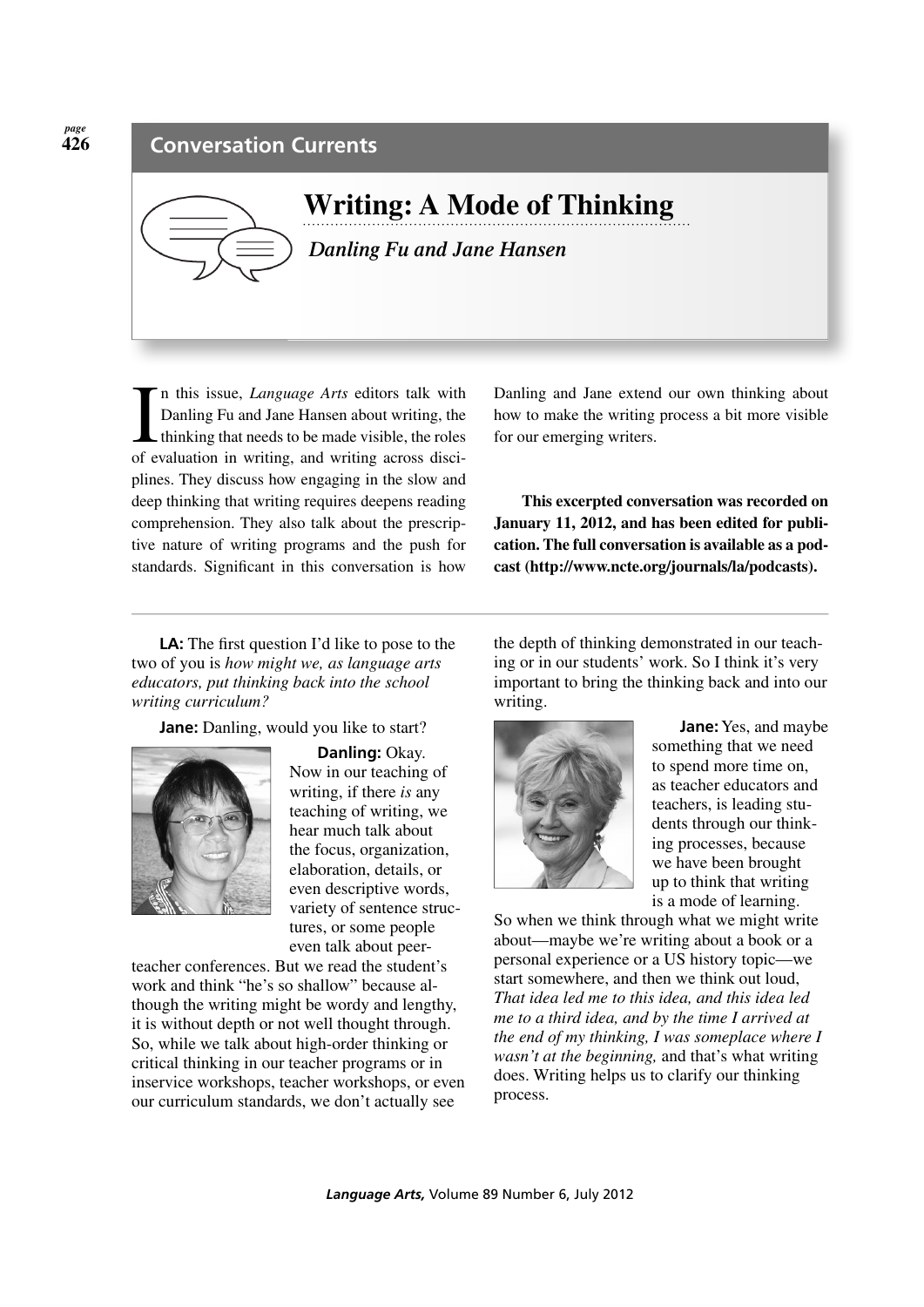**Danling:** Yes. I so agree. We need to stress demonstrating more thinking and thinking process in our teaching of writing. And we need to teach writing in *every* subject, not just in language arts. Because writing deepens reading comprehension, subject knowledge learning math, science, social studies, language development. So without writing, which allows people to engage in slow thinking or deep thinking, we read, but we may not reach certain levels of understanding or remember well what we have read. We learn the subject knowledge, but may not digest well the new concepts; we study language and may recognize language rules and vocabulary, but we may not *own* the language rules and words, we may not use them to think, to express, to dig deeper into our thinking. Writing can enable this, it can help deep thinking happen.

**Jane:** It seems like we need to maybe bring back the notion of the draft. I think sometimes it has gotten lost. The draft is where we go through our thinking. We think about it and we keep writing and we think about it some more and we keep writing. And then after we have fnished a draft and maybe talked about it, then, when we revise, we start to rethink and sort of focus in and clarify our thinking. It seems like we maybe have short-circuited writing.

**Danling:** Yes! Yes, yes. You know, I do think revision is the core of writing. That's what separates it from speaking, because revision is rethinking, reorganizing our thoughts, re-reviewing our presentation, and rewording or re-fnding our expressions. It's not as simple as making changes to surface-level content or structure; it goes deeper to thought process, so I think revision is often misinterpreted in our teaching of writing.

**Jane:** I think part of the thinking, and what is missing sometimes, is *ongoing* writing because our thinking is ongoing. Students, regardless of their age, need to write frequently, so after they start a piece of writing, they can pick it up and keep writing and pick it up again and keep writing. Writers want time and several opportunities to continue to think about whatever their topic is—just like reading a book. You read it for a while and you continue and you

continue, but you don't put it aside for very long because then you forget where you are.

## **Danling:** Yeah.

**LA:** We really like those ideas, Danling and Jane. And we're wondering about the concern of time, because we constantly hear in our courses and working with teachers that there just seems to be a lack of time to do this sort of deep thinking that we're talking about. Can either of you address how you might work with teachers to help them to re-craft their time?

**Danling:** You know, when we say we don't have time, it really means we are trying to cover too much. But I don't think the goal of teaching is to *cover,* so when we think time is an issue, we should cover less but really learn what we do study. That's what I believe.

**Jane:** I also think that time has to do with priorities. We have time for *something*, because we have 45 minutes for writing class every single day, or maybe even longer if we have block scheduling. We fll that time, so what is it that we really think matters?

**LA:** I absolutely agree.

**Danling:** Yes, when I go to the school, I look at the question of time. I ask, "Do you have 45 minutes or more of writing?" Yes, they have it, but when you look at how they use it, you hear, "Okay, let's write. Use beautiful language, use big words and pay attention to the sentence correctness." I just feel like there is so much stress on the surface level, not the thinking. So I don't think we require our students to do enough of the kind of writing we're talking about. Depth of writing should progress from elementary to college. Even though we include writing in our school standards, we focus on writing as funny, exciting, entertaining—whatever it takes to attract audience attention, to make people laugh but we rarely strive to make people think. We just don't require student writers to put much thinking into their writing, so that's one reason why we struggle to make readers think. We stress the correctness, the so-called beautiful language in writing, but the depth and logic of thinking are not there. I believe we waste a lot of time in our teaching.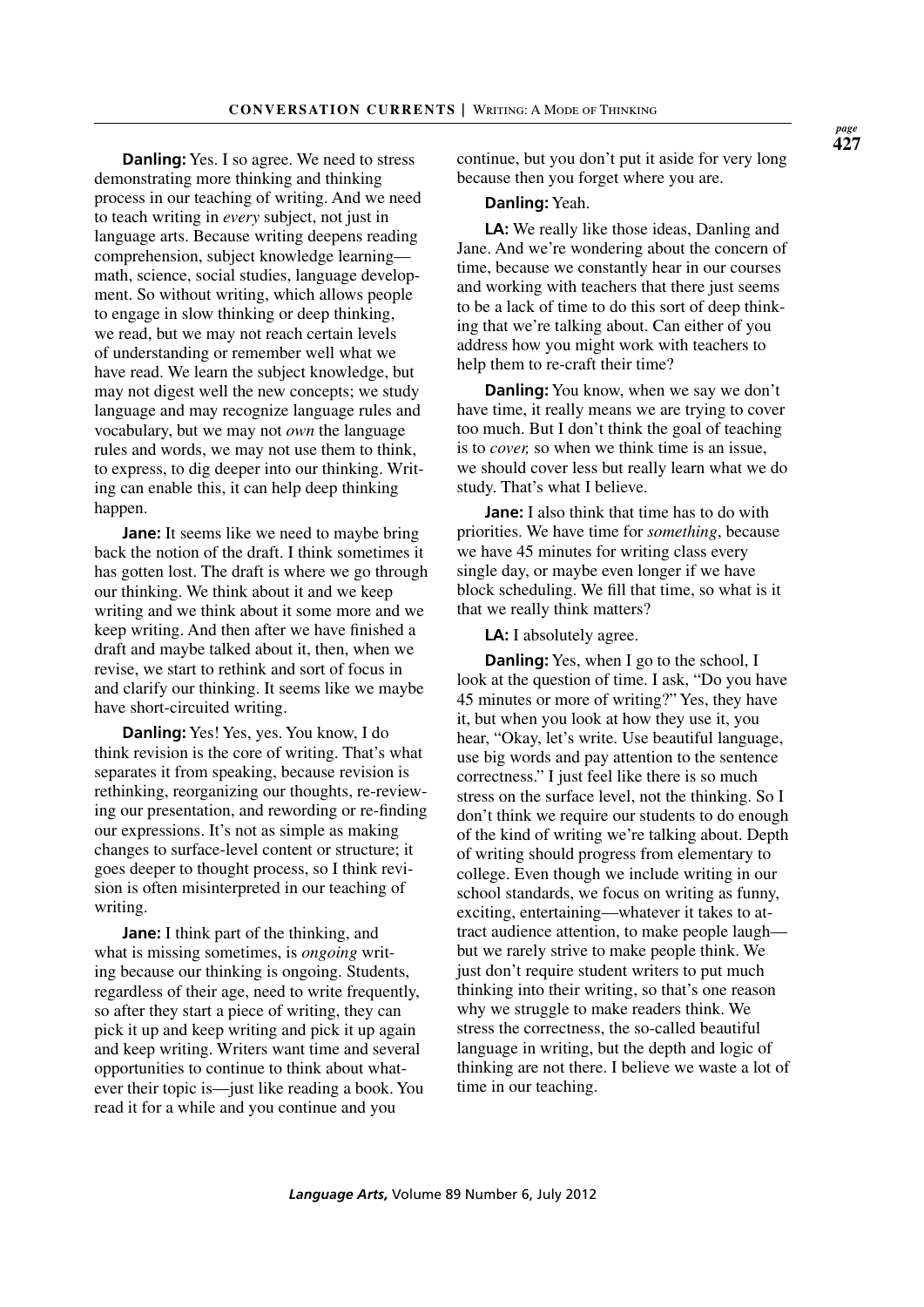**Jane:** Danling, maybe you could say a little bit about this as you see it in the feld of English language learners.

**Danling:** You know, we always see English language learners and think they are learning language, so when teachers have ELL students write, they stress language learning, not thinking. So writing for ELLs is mostly a writing *exercise,* language *practice,* it's never treated as expression or thinking. If we want ELLs to write, they have to use their frst language or more profcient language to think for their writing. Real writing is not just a language exercise; it is a thoughtful expression and exploration. If the students are forced to think with their limited profcient language, their thinking and ideas will be very limited.

**Jane:** You know, I'm afraid that some of what you're saying also applies to classrooms where there aren't very many English Language Learners, or where we're not necessarily thinking about ELLs. A friend of mine in another state—he was either a fourth- or a ffth-grade teacher—went to a colleague's classroom for 45 minutes to observe writing instruction. What the students did during this "writing" block was fll in worksheets and copy text. That's what this well-meaning teacher perceived as writing. So the whole notion of "*What is writing?*" seems to be very basic.

**LA:** Yeah, we think that's a really important point, Jane, this concept of what writing is. As we move into all different sorts of digital technologies, *how* we write and communicate is shifting. We do feel like our writing curriculum has become static and that even well-intentioned teachers who are really working hard to do the right things don't seem to have a generative perspective around what writing is and how to push children into more thoughtful compositions.

**Jane:** I think that *is* part of the big picture; in some ways, technology—or lack of technology has made this goal of thoughtful writing even more complicated. I was in a school yesterday, and the students really didn't have access to technology in the way that we're talking about right now. They had to write on paper. They could check out computers by signing up beforehand, but only for the day and not *every* day. We

all know that when you are working all the way through a piece of writing, from jotting ideas to a fnished piece, you have to have a computer consistently available to you over a period of time. That's just not possible in many schools.

**LA:** Right. Right. So we have to keep in mind, then, that as teachers work with kids in classrooms, we are using all sorts of technologies, whether that's paper and pencil, an occasional computer, smart phone technologies, whiteboards, all of those options. But at the heart of it all is this: *What is it that children are composing? Is their writing generated by responding to prompts and prescriptive curriculum or are we giving them space to bring their own lives and experiences into that writing curriculum?*

**Jane:** Let's think for a minute about what you said with regard to the writing of younger children, pre-kindergarten and kindergarten children. They write every day and, in many cases, of course, their writing is drawing. I'm thinking of children who are not yet able to write their name, but they do write, and they write with intention and really want it to be good. A little girl, for example, spent *days* learning how to draw a tree. That was her writing. She kept saying, "Look at my writin', look at my writin'." And then after several days, she held up this sheet of paper and she said, "This is *my* tree." For *days* she had worked on one tree after another, each one a little different. She was intentional about learning how to write; she worked at it. As teachers, we need to give students the tools and support to be really engaged in this act of writing, to really work on it because they care about it.

**LA:** Exactly. Exactly. And my experience has been that when kids have those opportunities to write from the known, we see better pieces produced because they care about it, they have an investment in it, and they want to be able to tell the experience or the story in a particular way.

**Danling:** You know, by using technology a lot of schools have a whiteboard or a smartboard—teachers can easily demonstrate their thinking in front of the students. We don't do that enough; we should teach thinking through writing. We all think. Children ask questions, wondering all the time. So we can demonstrate our thinking process to our students, explain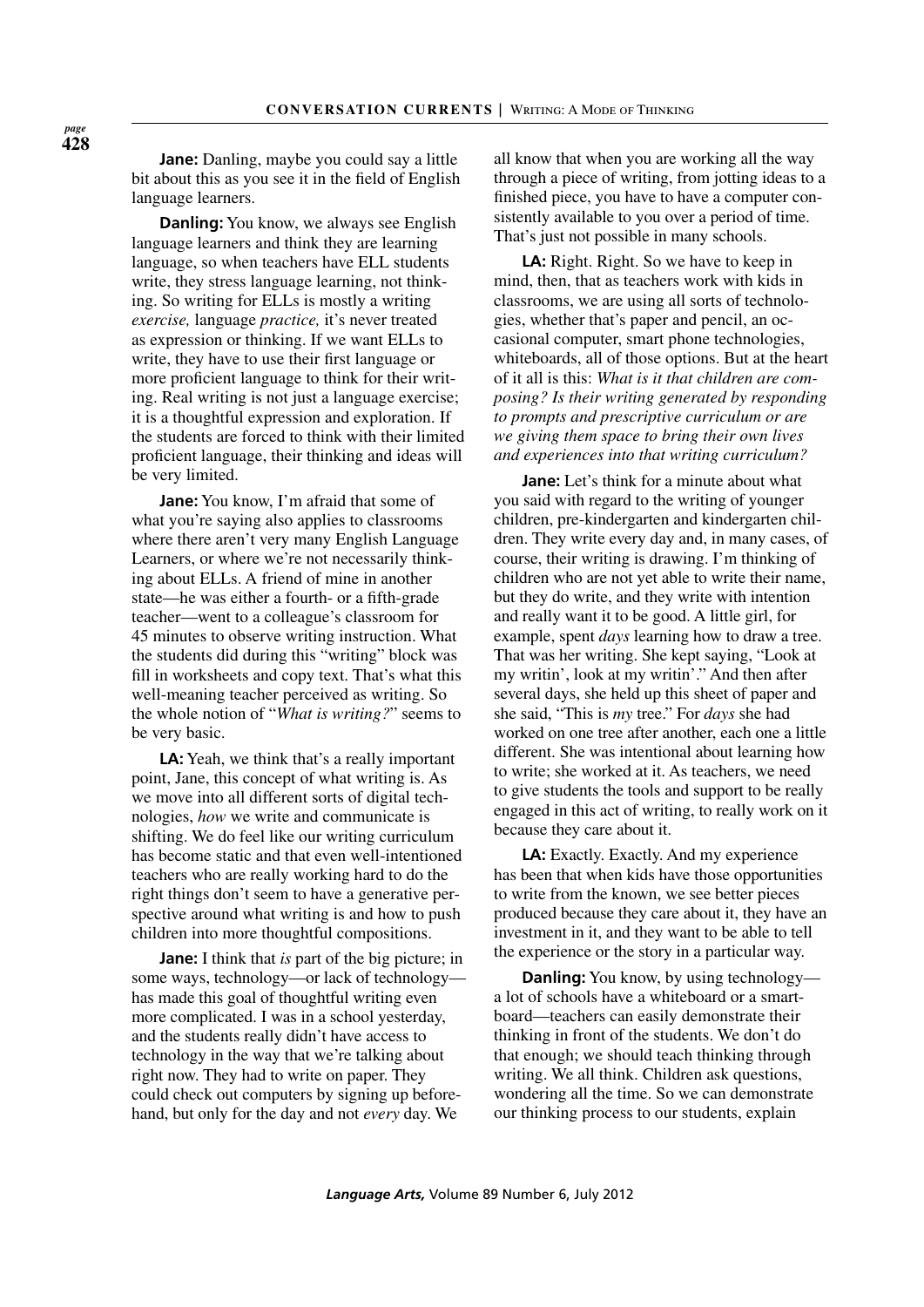what's going through our mind. Let them know that when we read, we ask ourselves *what's going on?* We can share *how we process our new learning* when we frst encounter concepts in a subject area. When we work on a writing assignment, we should describe *how we think through the topic, narrow down the focus, select the details, and work on the language.* We just don't demonstrate our authentic natural thinking process enough.

**LA:** Do either of you feel that one of the issues that we face is the lack of really strong professional development in writing at the preservice and inservice levels? We think we have teachers who may not feel comfortable in this particular curriculum, so they go for those surface features, because they don't really have a sense of how to go deeper with a child.

To listen to the full conversation, please go to the podcast at http://www.ncte.org/journals/la/ podcasts.

**Danling:** Yeah, I think that's true at every level. Teachers never get enough of this in their preservice education or their inservice professional development. When we talk about preservice and inservice, we can anticipate teachers are getting help with meeting standards, but how much time do we really spend helping teachers become thinkers themselves?

**Jane:** I think one of the things we need to learn more about is inservice. In other words, I think we probably know reasonably well how to teach writing at the college level, even though I think the main problem there is that many teachers never have the chance to take a writing class. But I think we really need to think about how to provide effective inservice for teachers who are already teaching writing in their schools and would like to become better at it. Do you do very much of that, Danling?

**Danling:** I don't think I do enough. It takes time, but so often you give a one-time-shot workshop, and teachers don't get the chance to absorb it and try it out before they have to teach it. A lot of times, teachers only begin to understand it—the surface level—and then they are

required to do something in class that they don't understand well. Too often, *that's* the inservice. It's too quick, everything is quick: do it, get the inservice and do it, there's not enough time. So that's why when a school board asks me to do a single workshop, I say one workshop won't help. Learning is a long process. If we don't do it well, we can turn good ideas into bad or poor practice.

**LA:** Right. We also wonder if it has to do with the fact that writing is not so much a prescriptive program. It's not as tangible, perhaps, as other things are, so it requires even more time to really understand and invest oneself in the process.

**Jane:** Yes, we know that we should provide authentic writing instruction, and in order to do that, classroom teachers and we teachereducators need to know about writing frst-hand. In other words, I think the main problem with preservice education is that many teachers never have the chance to take a writing class, not necessarily that we don't know how to teach those courses. And we also need to study professional writers. That's one of the reasons why the notion of a mentor text has come into play, and not just mentor texts, it's also mentor authors. These days, we can learn about authors via the Internet so easily and fnd out what it really is that writers do when they write. If we have that knowledge, it keeps us from becoming trapped by a curriculum; it helps us to know how to use the curriculum in a way that actually refects what it is that writers do. Writers, for example, don't follow formulas, they just don't. I mean they spend their lifetimes trying *not* to be formulaic, because they don't want to sound like anybody else.

**Danling:** That's why it's harder, because thinking is not tangible. And you cannot reduce thinking to a formula. Everybody thinks differently based on their background and their specifc context. I think it's hard to teach, but it shouldn't be quite so hard if we are really open to sharing our thoughts and processes. Sometimes we're so nervous to share our inner thoughts, worried that we must share only refned thinking. But you don't have to begin with refned thinking. Thinking is constantly generated and refned.

**Jane:** Exactly, and people—teachers, adults in our classes—really are afraid to write. They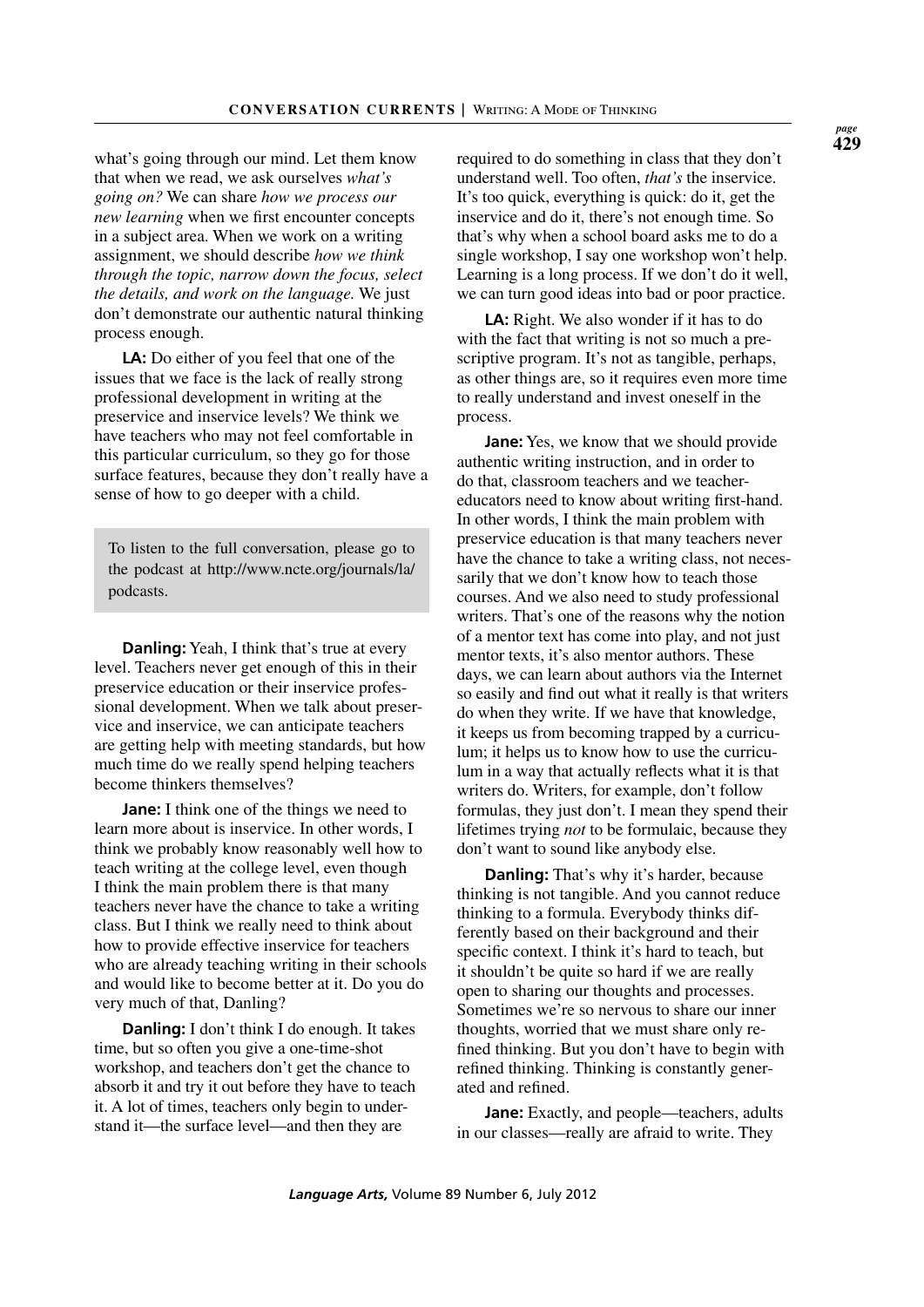tell stories about occasions when their writing was royally criticized.

**Danling:** One of the reasons we have a hard time teaching writing and sharing our thinking is because we were never taught like this; we've never actually seen it. So teachers who have never been taught this way and have never seen it tend to do something very formulaic. But we have to start somewhere.

**Jane:** That's true. And one of the reasons that writing is receiving some attention—maybe this is good, maybe this is bad—is because of all the testing that's coming about now. We haven't really spent much time talking about that, but if you really stop and think about it, the testing shouldn't interfere. Often, however, that seems to happen. I believe good teaching can continue and students will score well.

**Danling:** You know, the testing is all about the standards. I grew up in the country with the national standards, all these kinds of tests. But the standards in and of themselves are not wrong. It's the way we let ourselves be limited, constrained by the standards; we are driven by the standards instead of driven by our knowledge of our students. That is wrong. When teachers prepare for testing, they analyze the writing samples: this writing sample gets a 6, or this writing sample gets a 4, and we compare our students' writing with those samples. They talk a lot about comparing the writing samples instead of really showing the students how to develop their ideas and improve their writing, to get better. You know, analyzing somebody else's writing is too distant. We waste students' time on certain kinds of things, and then we don't do the key things to help students really think well and defne their own ideas and language.

**Jane:** Maybe students really need to be the ones comparing. We could say, "Here are some writing samples; these six students all got a 5 and look at how different their writing is." That way, students can see, as individual writers, that there are a lot of variations in the ways good writers write. They need to know that the intent is not that they all write or think similarly. It's important to really play up this notion of individuality as a writer.

**Danling:** I would like the students who got a 5 to show the class how they write, how they

work to improve their writing. Students can give each other writing lessons. And we should let our students share not just their fnished work, but their writing process and their revision process as well.

**Jane:** Well, that's a lot like where we started; we were saying teachers need to show *their* thinking processes. So what you're saying now is that the students who have created wellcrafted drafts or pieces of writing—or maybe all students?—for *them* to talk about *their* thinking process, what they went through in order to arrive at that place. And they could start doing that as young students. They could start talking about that even when they're little. If they did that all the way through, *whoa* what a difference that might make!

**Danling:** Just like you said earlier about the kindergartener working on the trees, you know, every tree is different, so she can share *her* process: *here's how in each piece I made a difference to improve my trees.*

**Jane:** Yes, defnitely. And how it's better each time, but how she's not satisfed with it yet.

**Danling:** Yeah, why I didn't like it, why I added things, why I made it different. So this kind of process, peer demonstration, could be much more powerful than the teacher demonstration.

**LA:** We think it really does go back to the beginning where we were talking about this idea of being very thoughtful, almost at a metacognitive level, about the intentions that our young writers have or our college student writers have or our teachers have or that we have. Through that ability to be refective on your own practice, you can really deepen what you know and understand about the process.

**Jane:** And you know that's another form of writing—students can write about the piece of writing that they just fnished.

## **Danling:** Yes.

**LA:** Exactly. Well our time is rapidly coming to a close, so we'd like both of you to think about the future and which one or two points you would like to take out into the world of language arts educators to help them reshape, reenvision, and re-craft their writing curriculum?